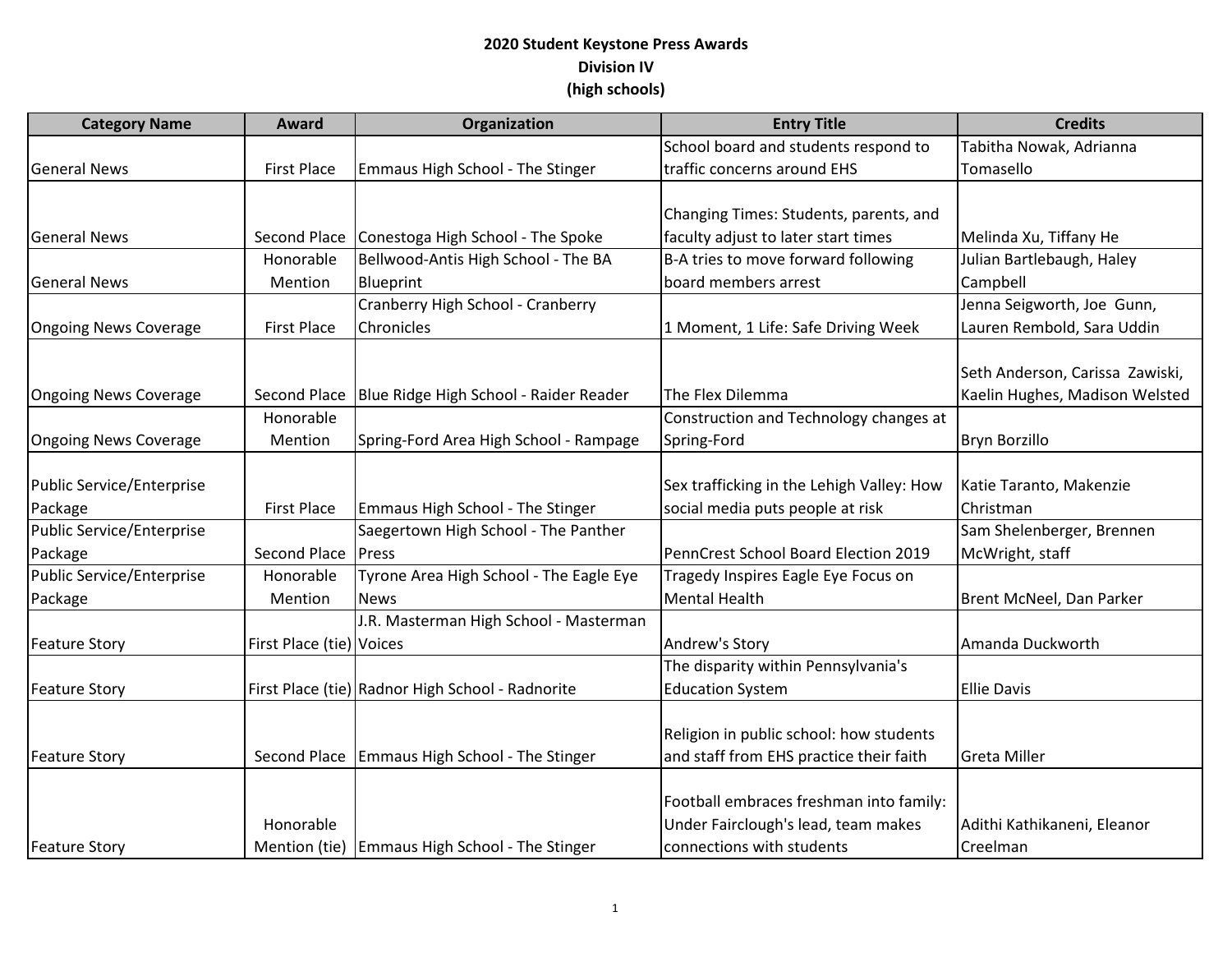| <b>Category Name</b>       | Award                 | Organization                                         | <b>Entry Title</b>                           | <b>Credits</b>           |
|----------------------------|-----------------------|------------------------------------------------------|----------------------------------------------|--------------------------|
|                            |                       |                                                      |                                              |                          |
|                            | Honorable             |                                                      |                                              |                          |
| <b>Feature Story</b>       | Mention (tie)         | Conestoga High School - The Spoke                    | Seniors host climate change panel            | <b>Tiffany He</b>        |
|                            |                       | Saint Joseph's Preparatory School - The              | John Hendrickson '06: More Than a            |                          |
| <b>Personality Profile</b> | <b>First Place</b>    | Hawkeye                                              | Stutter                                      | <b>Alex Currie</b>       |
|                            |                       |                                                      |                                              |                          |
| <b>Personality Profile</b> | Second Place          | Northern Lehigh High School - The Slate              | Science teacher explores the world!          | Jamie Knerr              |
|                            | Honorable             | Tyrone Area High School - The Eagle Eye              | Alumni Spotlight: Depression Doesn't         |                          |
| <b>Personality Profile</b> | Mention               | <b>News</b>                                          | Skip Anyone                                  | Cate Baran, Elise Brooks |
|                            |                       |                                                      |                                              |                          |
|                            |                       |                                                      | When level playing fields aren't: How the    |                          |
|                            |                       |                                                      | EPC denied Emmaus girls track title in last- |                          |
|                            |                       |                                                      | minute ruling, while football maintains co-  |                          |
| <b>Sports Story</b>        | <b>First Place</b>    | Emmaus High School - The Stinger                     | champion status                              | Erick De La Rosa         |
| <b>Sports Story</b>        | <b>Second Place</b>   | Radnor High School - Radnorite                       | Radnor's Fall Sports Roundup 2019            | Jesse Conen              |
|                            | Honorable             | Tyrone Area High School - The Eagle Eye              | Comeback Complete: Christine Nets            |                          |
| <b>Sports Story</b>        | Mention               | <b>News</b>                                          | 1,000 Career College Points                  | <b>Michael Stoner</b>    |
|                            |                       |                                                      | Support proposal to push back TESD start     |                          |
|                            |                       |                                                      | times; The essentials of a good live-        |                          |
|                            |                       |                                                      | action remake; Censure Trump                 |                          |
| Editorial                  | <b>First Place</b>    | Conestoga High School - The Spoke                    | Impeachment isn't worth it                   | Claire Guo               |
|                            |                       |                                                      | Opinion Pieces: Bloomsburg,                  |                          |
| Editorial                  |                       | Second Place   Boyertown Area High School - Cub News | Thanksgiving, Zuckerberg                     | <b>Blaze Myers</b>       |
|                            |                       |                                                      | What self-care really means; How our         |                          |
|                            |                       |                                                      | minds are escaping us; Infringing on our     |                          |
|                            | Honorable             |                                                      | natural rights: the danger of anti-          |                          |
| Editorial                  | Mention               | Conestoga High School - The Spoke                    | abortion laws                                | <b>Audrey Kim</b>        |
|                            |                       | North Allegheny Sr. High School - The                | An open secret; A plea for authenticity;     |                          |
| Column                     | <b>First Place</b>    | Uproar                                               | Defining home                                | Kristen Kinzler          |
|                            |                       |                                                      |                                              |                          |
|                            |                       | North Allegheny Sr. High School - The                | No news is not good news; Jogo Racista;      |                          |
| Column                     | Second Place   Uproar |                                                      | At the corner of poultry and politics        | Jonathan Ross            |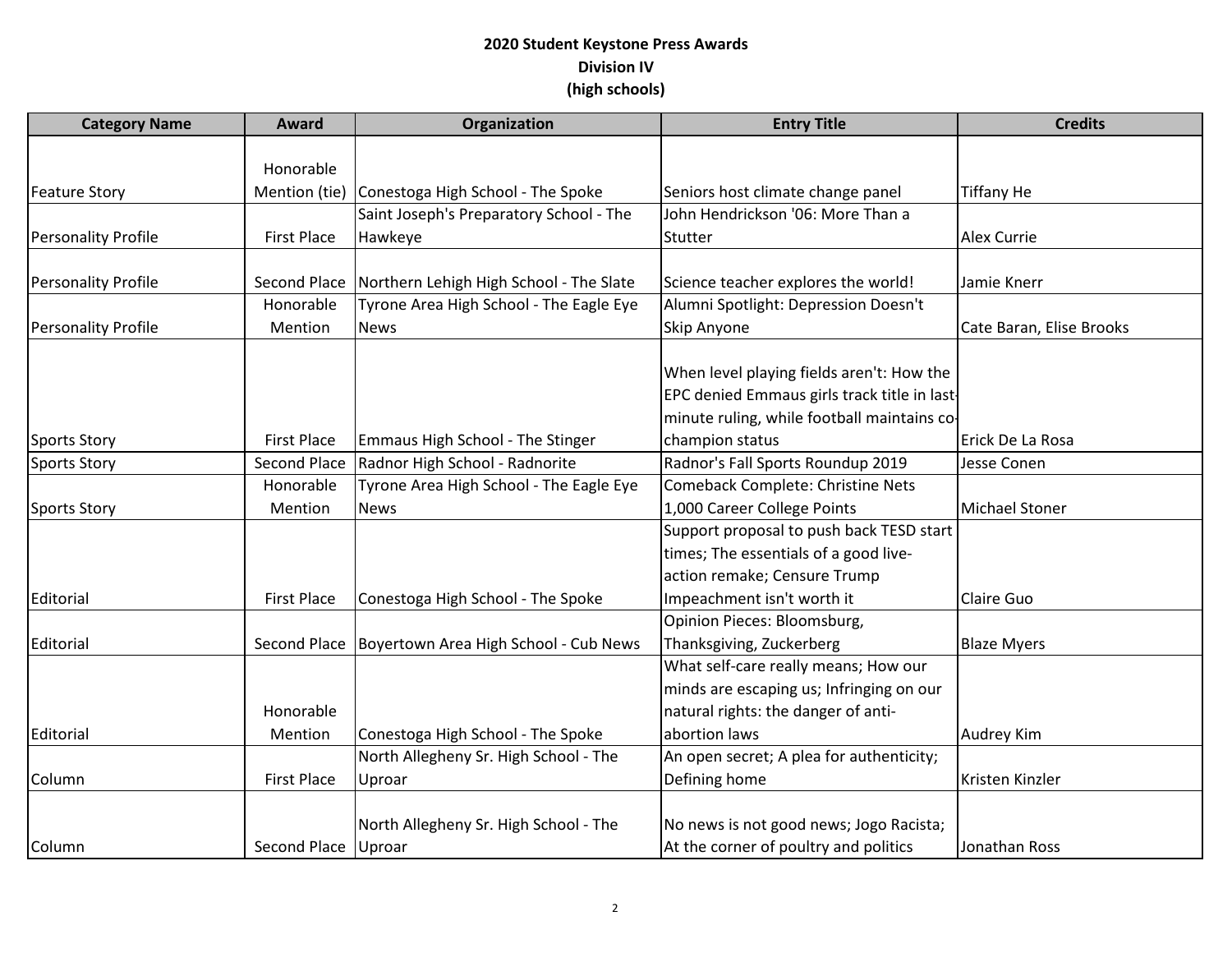| <b>Category Name</b>         | <b>Award</b>            | Organization                                                               | <b>Entry Title</b>                        | <b>Credits</b>          |
|------------------------------|-------------------------|----------------------------------------------------------------------------|-------------------------------------------|-------------------------|
|                              |                         |                                                                            | A breakdown of the shutdown wall; New     |                         |
|                              | Honorable               |                                                                            | Democratic Party takes shape; A political |                         |
| Column                       | Mention                 | Spring-Ford Area High School - Rampage                                     | descent to the extreme                    | Abuzer Zaidi            |
|                              |                         |                                                                            | The Empty Bowl fills gap in podcast       |                         |
| Review                       | <b>First Place</b>      | Emmaus High School - The Stinger                                           | industry                                  | <b>Rylan Bassett</b>    |
| Review                       | Second Place            | Spring-Ford Area High School - Rampage                                     | Joker a gritty comic adaptation           | Edan Castiel            |
|                              | Honorable               |                                                                            |                                           |                         |
| Review                       | Mention                 | Emmaus High School - The Stinger                                           | The Shanty on 19th serves The Stinger     | <b>Rylan Bassett</b>    |
|                              |                         |                                                                            | School before Labor Day? No Way!;         |                         |
|                              |                         |                                                                            | Quarterback conundrum; A decade           |                         |
| Cartoon/Graphic Illustration | <b>First Place</b>      | Emmaus High School - The Stinger                                           | divided                                   | Nate Garcia             |
|                              |                         |                                                                            |                                           |                         |
| Cartoon/Graphic Illustration | Second Place            | Northern Lehigh High School - The Slate                                    | Project Bulldawg! Homemade Heroes         | Chase Jones             |
|                              |                         |                                                                            | Welcome to the movies: Influence;         |                         |
|                              | Honorable               |                                                                            | Sounds like a song I used to know;        |                         |
| Cartoon/Graphic Illustration | Mention                 | Freedom High School, Freedom - FHS Press Extrovert/Introvert               |                                           | Myah Hrinko             |
|                              |                         |                                                                            |                                           |                         |
| Sports Photo                 | <b>First Place</b>      | Freedom High School, Freedom - FHS Press Freedom vs. Ellwood City football |                                           | <b>Matthew Levenson</b> |
|                              |                         | Cranberry High School - Cranberry                                          |                                           |                         |
| Sports Photo                 | <b>Second Place</b>     | Chronicles                                                                 | On the Surface                            | Ava Fischer             |
|                              | Honorable               |                                                                            |                                           |                         |
| Sports Photo                 | Mention                 | Delaware Valley High School - Del.Aware                                    | DV boys basketball                        | <b>Emily Jacobus</b>    |
|                              |                         | Cranberry High School - Cranberry                                          |                                           |                         |
| <b>Feature Photo</b>         | <b>First Place</b>      | Chronicles                                                                 | Robotics Lesson for Lobbyist              | Ava Fischer             |
| <b>Feature Photo</b>         | <b>Second Place</b>     | Radnor High School - Radnorite                                             | LM Week 2019: The 123rd Meeting           | Elizabeth Chupein       |
|                              | Honorable               |                                                                            |                                           |                         |
| <b>Feature Photo</b>         | Mention                 | Blue Ridge High School - Raider Reader                                     | Holly the Heifer Calf                     | Olivia Martin           |
|                              |                         |                                                                            | Friends from Alburtis Elementary School   |                         |
|                              |                         |                                                                            | watch each other as they brave the shave  |                         |
| <b>News Photo</b>            | <b>First Place</b>      | Emmaus High School - The Stinger                                           | together                                  | Emma Brashear           |
|                              |                         | Cranberry High School - Cranberry                                          |                                           |                         |
| News Photo                   | Second Place Chronicles |                                                                            | Seeing Beyond our own Blindness           | Cara Andres             |